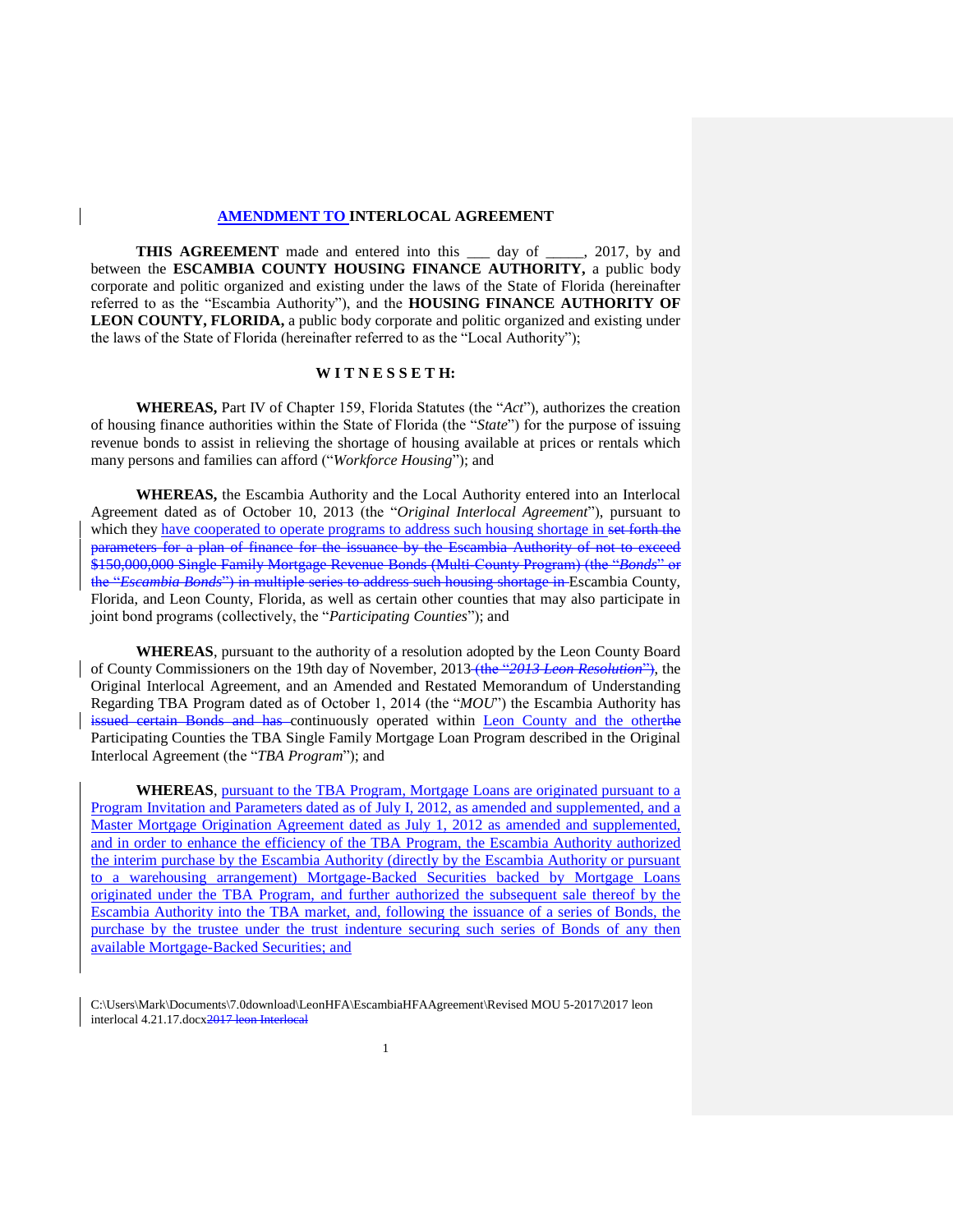**WHEREAS**, Mortgage Credit Certificates ("*MCC"*) are authorized by Congress pursuant to Section 25 of the Internal Revenue Code of 1986, which authorizes housing finance authorities to issue MCC as an alternative to issuing single family revenue bonds; and

Mortgage Credit Certificates ("*MCC*) were authorized by Congress in the 1984 Tax Reform Act; and

**WHEREAS**, the MCC is a nonrefundable federal income tax credit which acts to reduce an eligible borrower's federal income taxes, effectively creating additional income for the borrower to use in making mortgage payments; and

**WHEREAS**, the Escambia Authority wishes to offer to homebuyers in Leon County and the other Participating Counties the benefits of a MCC Program in connection with the Escambia Authority's continued operation of the TBA Program within Escambia County and the Participating Counties, including Leon County; and

**WHEREAS,** the Local Authority desires to secure the benefits of the MCC program and the continued operation of the TBA Program to benefit the citizens and residents of Leon County, **NOW THEREFORE,**

**WHEREAS,** on the \_\_- day of \_\_\_, 2017, the Leon Board adopted its Resolution (the "*2017 Leon Resolution*") continuing the authorization of the Escambia Authority to operate within Leon County to offer its TBA Program and to offer its MCC Program to eligible homebuyers, **NOW THEREFORE,**

WITNESSETH that the parties agree as follows:

The Original Interlocal Agreement is amended to include the following provisions:

**Section 1. Continued Operation of the TBA Program**. The Escambia Authority is authorized to continue to operate its TBA Program within Leon County in accordance with the provisions of the MOU and the Original Interlocal Agreement as hereby amended Pursuant to the authority of Sections 163.01, 159.608 and 125.01, Florida Statutes, the 2013 Leon Resolution and the 2017 Resolution, and in accordance with the provisions of the Original Interlocal Agreement and the MOU, the Escambia Authority is authorized to provide for the continual operation of the TBA Program thoughout the term of this Interlocal Agreement.

**Section 2. MCC Program.** The Escambia Authority is authorized to operate its MCC Program within Leon County throughout the term of this Interlocal Agreement. The Local Authority specifically approves the Escambia Authority's conversion of carryforward single family private activity bond allocation into MCC allocation. The Escambia Authority shall have full authority and responsibility to carry out the MCC Program in accordance with the parameters established by the Escambia Authority and the provisions of applicable law.

**Section 3. Expenses of the TBA Program.** The issuance and administration costs and expenses related to the TBA Program shall be handled in accordance with the provisions of the

C:\Users\Mark\Documents\7.0download\LeonHFA\EscambiaHFAAgreement\Revised MOU 5-2017\2017 leon interlocal  $4.21.17$ .docx $2017$  le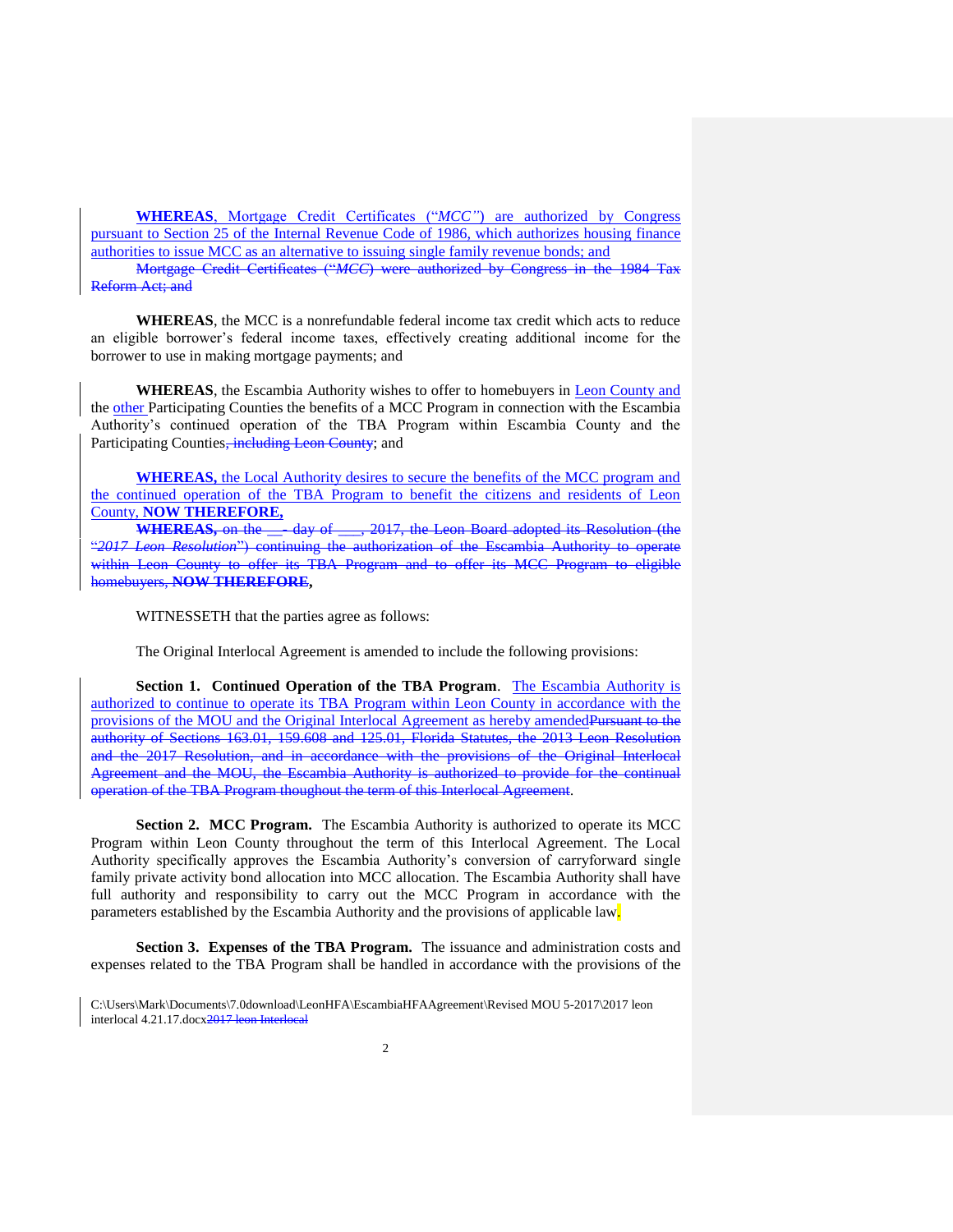#### MOU.

**Section 4. Expenses of the MCC Program.** The issuance and administration costs and expenses related to the MCC Program shall be paid by the Escambia Authority from mortgage loan revenues or other sources available to the Escambia Authority and will not constitute a cost or expense of the Leon County or the Local Authority.

**Section 5. References to Plan of Finance.** The parties hereto recognize that the references to Plan of Finance set forth in the Original Interlocal Agreement shall not be applicable to debt issued after September 1, 2017, and that future Plans of Finance may be approved upon consent of the parties hereto and such public hearings and approvals as may be required by applicable law.

**Section 65. Term.** The Original Interlocal Agreement, as amended hereby, will remain in full force and effect until such time as it is terminated by either party upon ten (10) days written notice to the other party hereto. It is agreed that in the event of termination the parties hereto will provide continuing cooperation to each other in fulfilling the obligations associated with the issuance of any Bonds pursuant to this Agreement, the operation of the TBA Program, and the operation of the MCC Program.

### {SIGNATURE PAGE FOLLOWS}

**Formatted:** Font: Bold

**Formatted:** Indent: First line: 0.5"

C:\Users\Mark\Documents\7.0download\LeonHFA\EscambiaHFAAgreement\Revised MOU 5-2017\2017 leon interlocal  $4.21.17$ .docx $2017$  le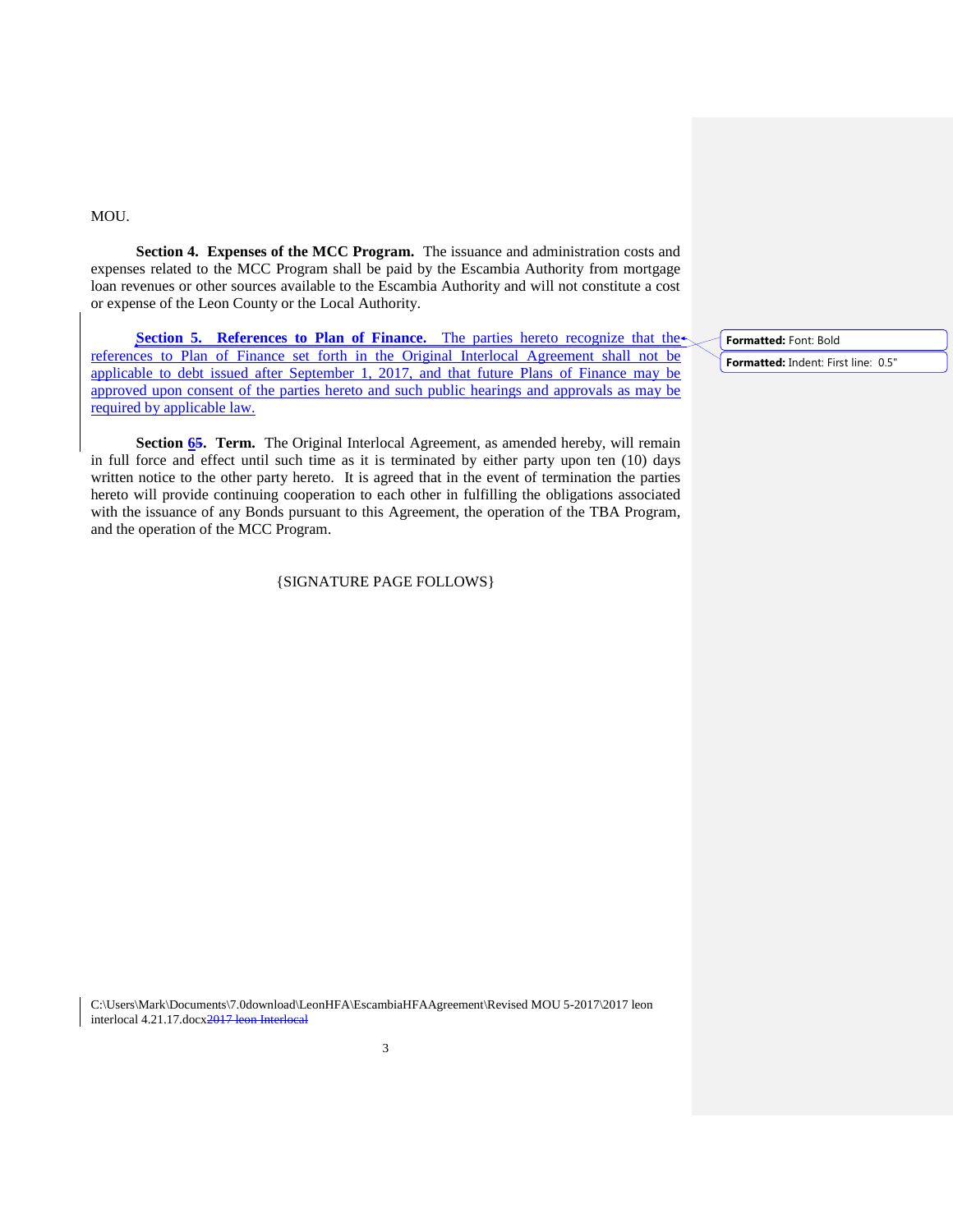**IN WITNESS WHEREOF,** the parties to this Agreement have caused their names to be affixed hereto by the proper officers thereof as of the day and year first written above.

# **ESCAMBIA COUNTY HOUSING FINANCE AUTHORITY**

(SEAL)

**ATTEST:**

 $By:$ 

Lamar B. Cobb, Chairperson

By: \_\_\_\_\_\_\_\_\_\_\_\_\_\_\_\_\_\_\_\_\_\_\_\_\_\_\_\_\_\_\_

Steve Jernigan, Secretary

*[Signature Page to Interlocal Agreement]*

C:\Users\Mark\Documents\7.0download\LeonHFA\EscambiaHFAAgreement\Revised MOU 5-2017\2017 leon interlocal 4.21.17.docx<del>2017 leon Interlocal</del>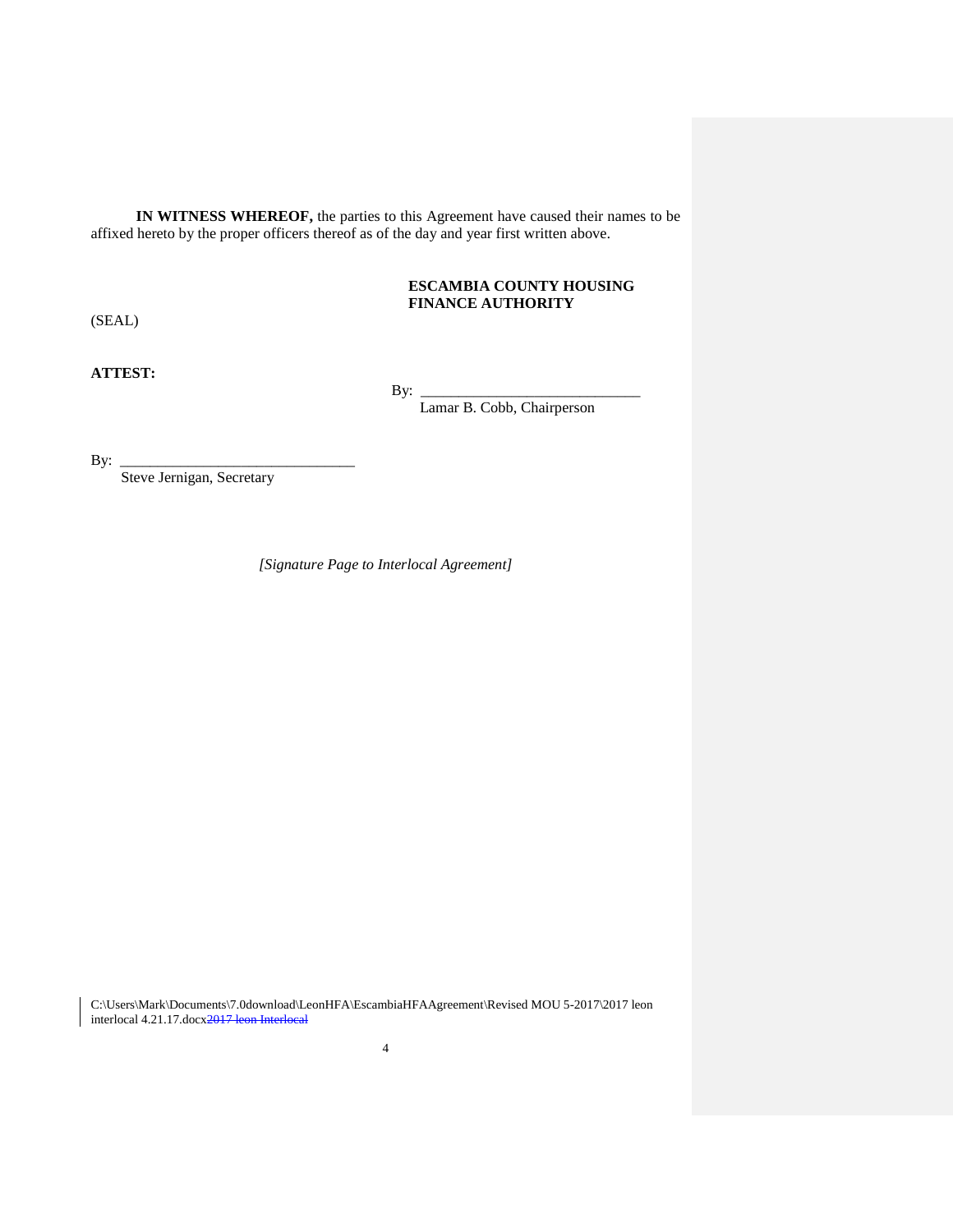The undersigned Secretary of the Escambia County Housing Finance Authority, Florida, does hereby certify that the foregoing is a true and complete original of the Interlocal Agreement executed by the Chairman and Secretary as of the <u>sectace</u> day of <u>section and</u> 2017.

# **ESCAMBIA COUNTY HOUSING FINANCE AUTHORITY**

By: \_\_\_\_\_\_\_\_\_\_\_\_\_\_\_\_\_\_\_\_\_\_\_\_\_\_\_\_\_\_\_\_\_\_\_\_\_\_\_\_\_\_ Its: Secretary

(SEAL)

C:\Users\Mark\Documents\7.0download\LeonHFA\EscambiaHFAAgreement\Revised MOU 5-2017\2017 leon interlocal 4.21.17.docx<del>2017 leon Interlocal</del>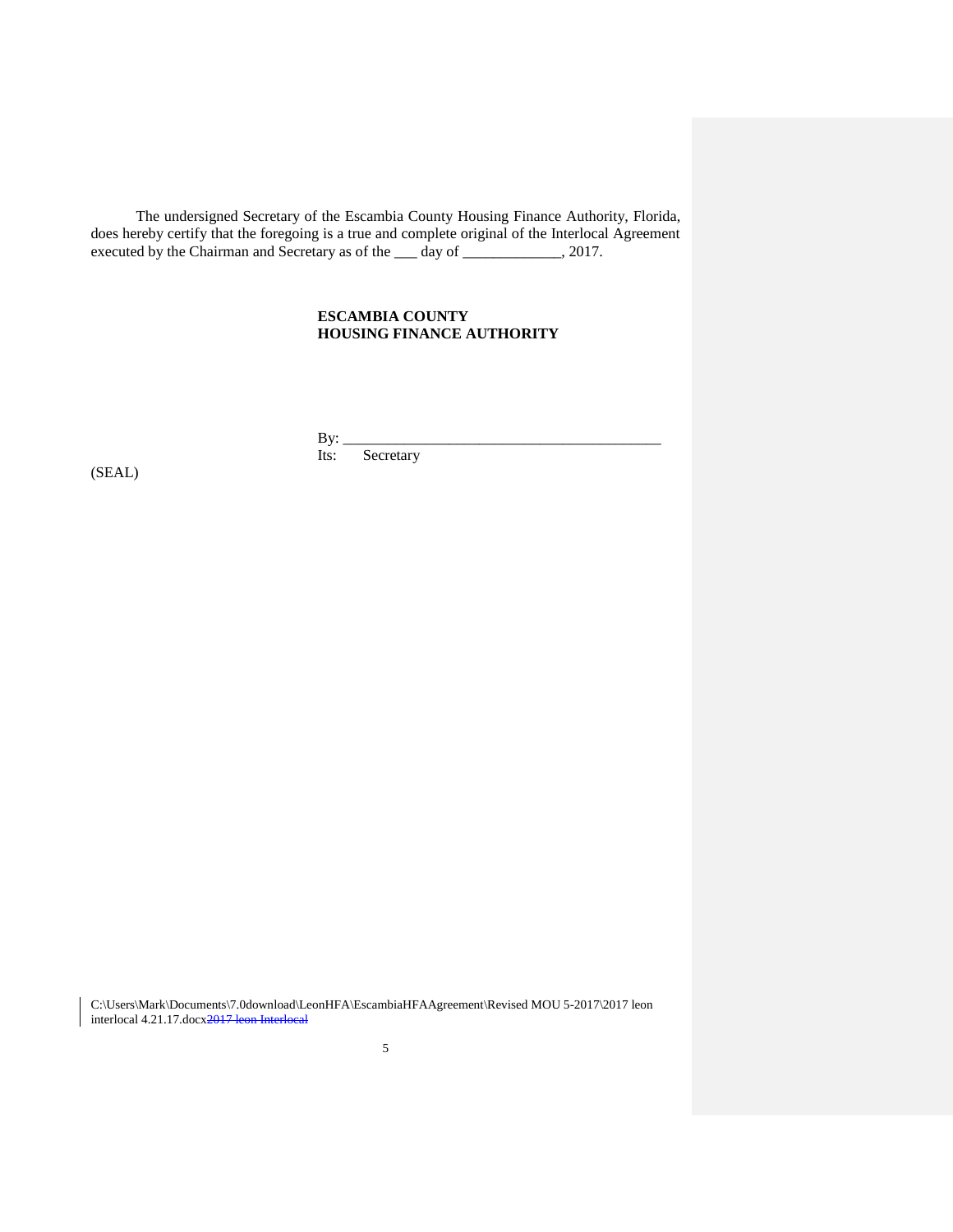# **HOUSING FINANCE AUTHORITY OF LEON COUNTY, FLORIDA**

By:

Mike Rogers, Chairman

(SEAL)

**ATTEST:**

By:\_\_\_\_\_\_\_\_\_\_\_\_\_\_\_\_\_\_\_\_\_\_\_\_\_\_\_\_\_\_\_\_\_\_\_

Jeffrey Sharkey, Secretary

*[Signature Page to Interlocal Agreement]*

C:\Users\Mark\Documents\7.0download\LeonHFA\EscambiaHFAAgreement\Revised MOU 5-2017\2017 leon interlocal 4.21.17.docx<del>2017 leon Interlocal</del>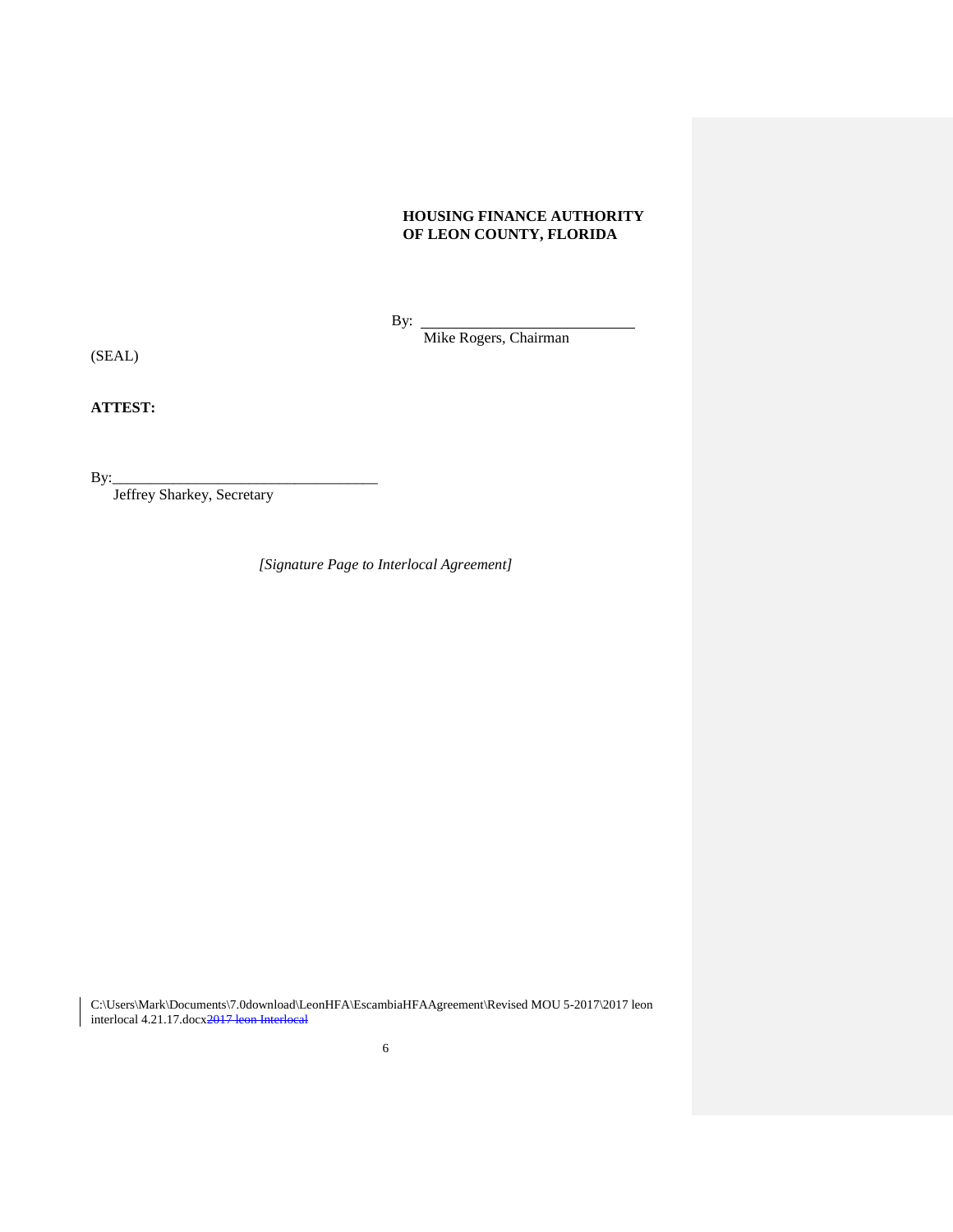The undersigned Secretary of the Housing Finance Authority of Leon County, Florida, does hereby certify that the foregoing is a true and complete original of the Interlocal Agreement executed by the Chairman and Secretary as of the <u>secretary</u> day of \_\_\_\_\_\_\_\_\_\_\_\_, 2017.

# **HOUSING FINANCE AUTHORITY OF LEON COUNTY, FLORIDA**

 $By:$ 

Jeffrey Sharkey, Secretary

(SEAL)

C:\Users\Mark\Documents\7.0download\LeonHFA\EscambiaHFAAgreement\Revised MOU 5-2017\2017 leon interlocal 4.21.17.docx2017 leon Interlocal